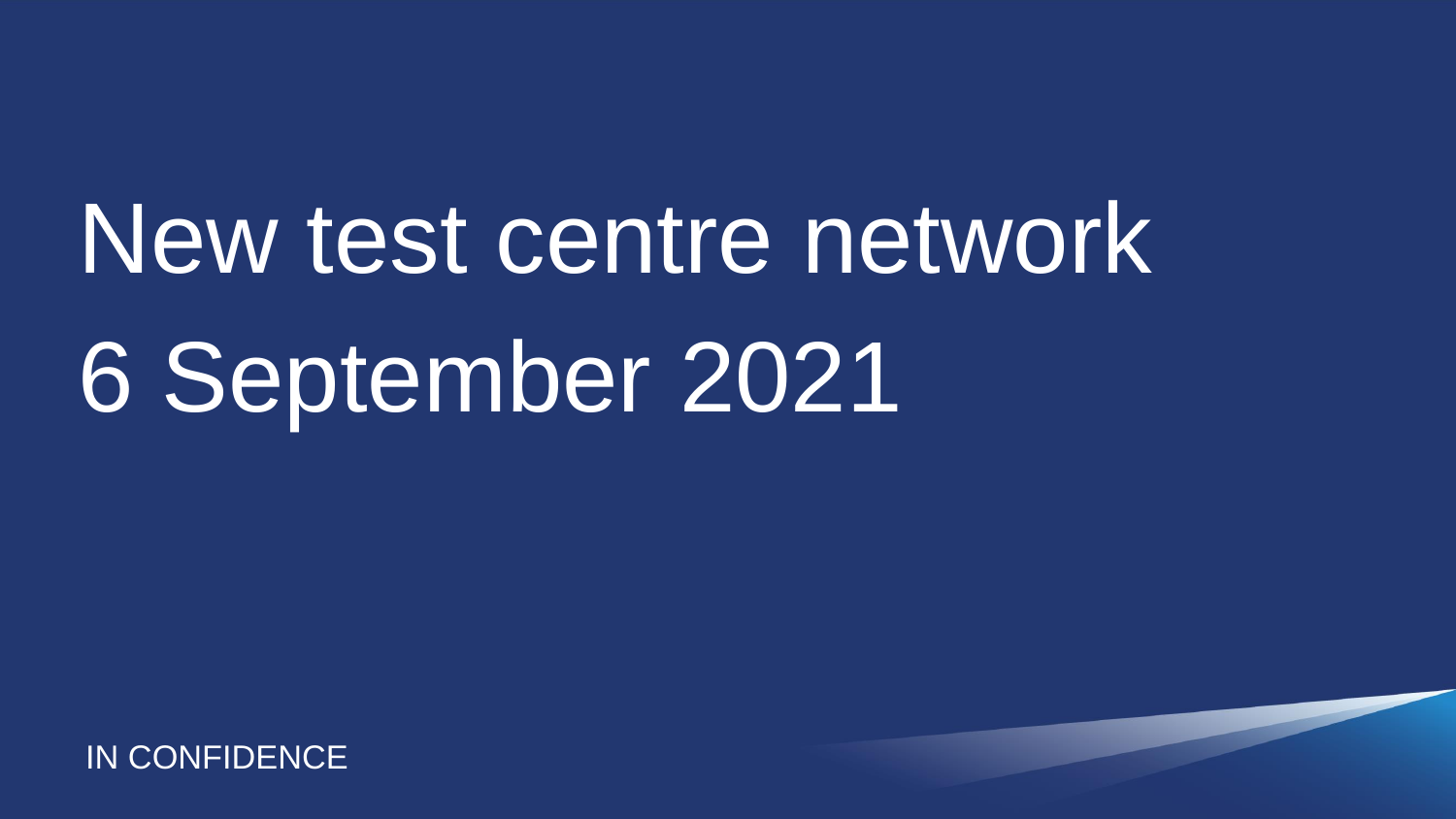- 180 GB test centres > 202 (6 in NI)
- 3 Regions
- 2 suppliers Pearson (B) and Reed in Partnership (A and C)



A

B





C

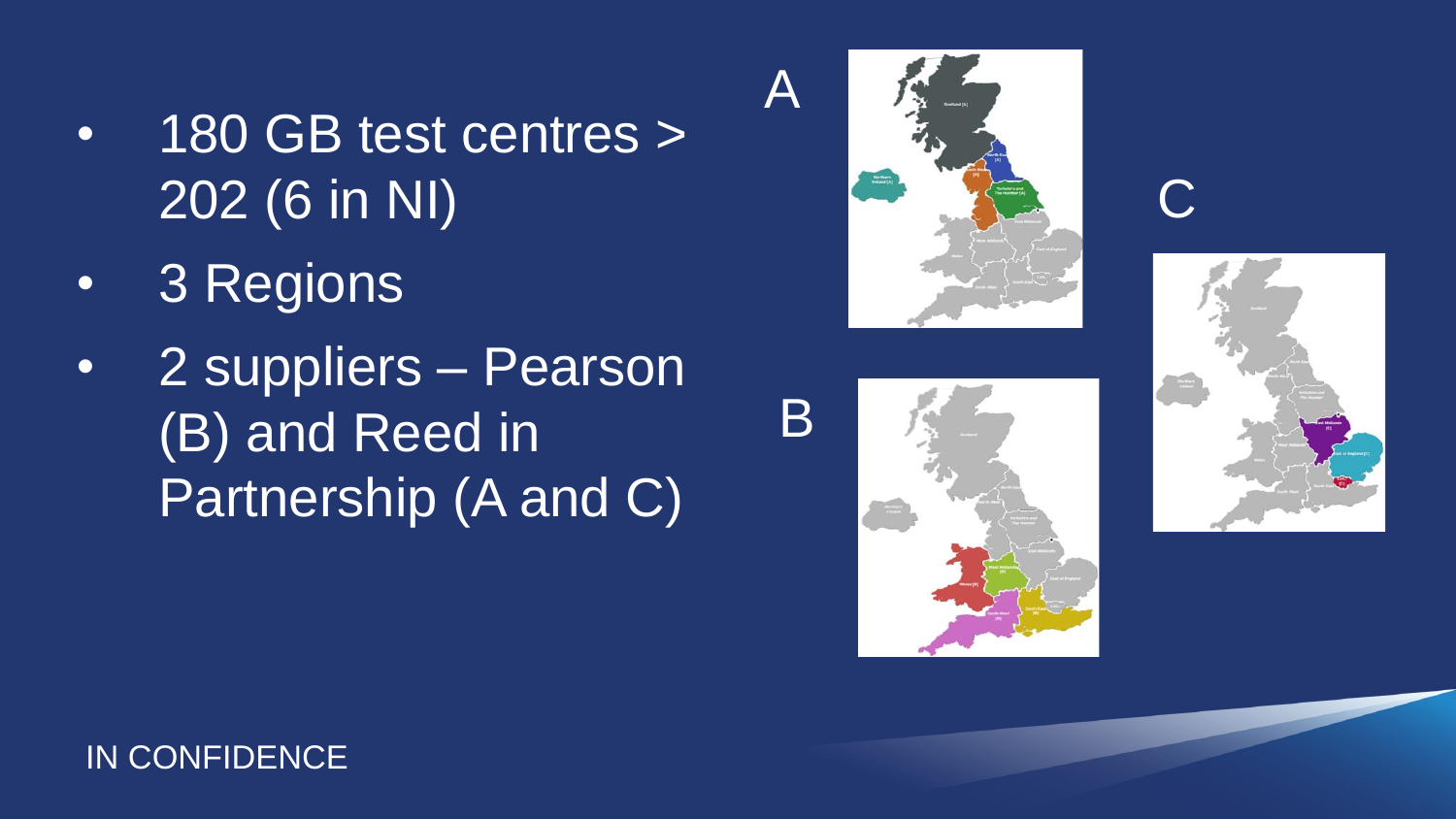## **Region A**

| <b>Changing Locations</b>     |                  | <b>New Sites Opening</b> | Remair       |  |  |
|-------------------------------|------------------|--------------------------|--------------|--|--|
| Aberdeen                      | Innellan         | Alnwick                  | Ayr          |  |  |
| <b>Balivanich (Benbecula)</b> | Inverness        | Aviemore                 | Isle of Bari |  |  |
| Ballymena                     | Kendal           | <b>Bishop Auckland</b>   | Tiree - Cor  |  |  |
| <b>Barrow</b>                 | Kyle of Lochalsh | <b>Burnley</b>           | Crianlarich  |  |  |
| <b>Belfast</b>                | Leeds            | Cambletown               | Kirkwall     |  |  |
| <b>Berwick</b>                | Leven            | Crewe                    | Lerwick      |  |  |
| <b>Bolton</b>                 | Liverpool        | Cumnock                  | Manchest     |  |  |
| Bowmore (Isle of Islay)       | Londonderry      | Dumbarton                | Peterhead    |  |  |
| <b>Bradford</b>               | Middlesborough   | Garve                    | Tarbert (A   |  |  |
| <b>Brechin</b>                | Newcastle        | Haverigg                 | Tongue       |  |  |
| Isle of Arran - Brodick       | <b>Newry</b>     | Hexham                   |              |  |  |
| Carlisle                      | Northallerton    | Hornsea                  |              |  |  |
| Chester                       | Oban             | Kinlochbervie            |              |  |  |
| Isle of Mull - Craignure      | Omagh            | Lairg                    |              |  |  |
| Doncaster                     | Pitlochry        | Lanark                   |              |  |  |
| <b>Dumfries</b>               | Portadown        | Mallaig                  |              |  |  |
| Dundee                        | Portree          | Mid Yell                 |              |  |  |
| Edinburgh                     | Preston          | <b>Newton Stewart</b>    |              |  |  |
| Elgin                         | Scarborough      | North Berwick            |              |  |  |
| Fort William                  | Sheffield        | Penrith                  |              |  |  |
| Gairloch                      | Stirling         | Rothesay                 |              |  |  |
| Galashiels                    | Stockport        | Symbister                |              |  |  |
| Glasgow                       | Stornoway        | Tain                     |              |  |  |
| Greenock                      | Stranraer        | Tarbert (Isle of Harris) |              |  |  |
| Grimsby                       | Sunderland       |                          |              |  |  |
| Harrogate                     | Ullapool         |                          |              |  |  |
| Helmsdale                     | Wick             |                          |              |  |  |
| Huddersfield                  | Workington       |                          |              |  |  |
| Hull                          | York             | <b>IN CONFIDENCE</b>     |              |  |  |
| Huntly                        |                  |                          |              |  |  |

| <b>Remaining the Same</b> |
|---------------------------|
| Ayr                       |
| Isle of Barra - Castlebay |
| Tiree - Cornaig           |
| Crianlarich               |
| Kirkwall                  |
| Lerwick                   |
| Manchester                |
| Peterhead                 |
| Tarbert (Argyll & Bute)   |
| Tongue                    |
|                           |
|                           |
|                           |
|                           |
|                           |
|                           |
|                           |
|                           |
|                           |
|                           |
|                           |
|                           |
|                           |

| Locations no longer with a Test Centre |                                        |  |  |
|----------------------------------------|----------------------------------------|--|--|
| Blackpool                              | Preston<br>⋗                           |  |  |
| Clydebank                              | <b>Glasgow Dumbarton</b><br>⋗          |  |  |
| Driffield                              | Hull, Hornsea<br>⋗                     |  |  |
| Morpeth                                | $\triangleright$ Newcastle, Alnwick    |  |  |
| Oldham                                 | Manchester<br>⋗                        |  |  |
| Salford                                | Manchester<br>⋗                        |  |  |
| Scunthorpe                             | Doncaster, Grimsby<br>⋗                |  |  |
| Skipton                                | Bradford, Harrogate, Burnley<br>⋗      |  |  |
| Southport                              | Preston, Liverpool                     |  |  |
| <b>St Helens</b>                       | Liverpool                              |  |  |
| Wigan                                  | $\triangleright$ Manchester, Liverpool |  |  |

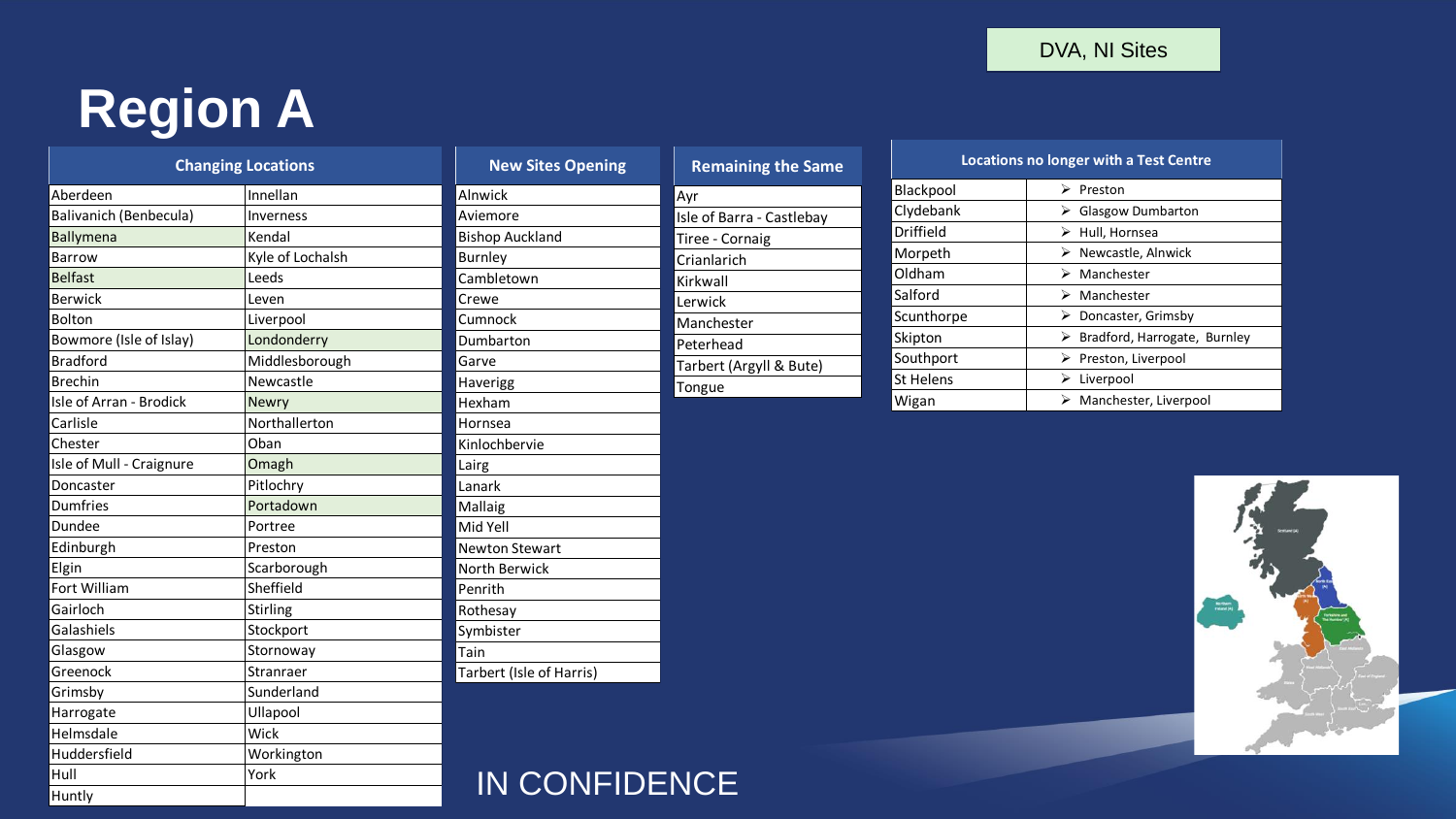## **Region B**



| <b>Changing Locations</b> | <b>New Sites Opening</b> |
|---------------------------|--------------------------|
| <b>Bangor</b>             | Cardigan                 |
| Barnstaple                | Carmarthen               |
| <b>Blandford Forum</b>    | Dolgellau                |
| <b>Brighton</b>           | Horley                   |
| <b>Bristol</b>            | Kingsbridge              |
| <b>Builth Wells</b>       | Minehead                 |
| Canterbury                | Newtown                  |
| Haverfordwest             | Porthmadog               |
| Merthyr Tydfil            | Wrexham                  |
| Reading                   |                          |
| <b>Sutton Coldfield</b>   |                          |

| Locations no longer with a Test Centre |                         |  |  |
|----------------------------------------|-------------------------|--|--|
| Crawley                                | $\triangleright$ Horley |  |  |

| <b>Remaining the same</b> |                        |                        |                  |
|---------------------------|------------------------|------------------------|------------------|
| Aberystwyth               | <b>Romney Marsh</b>    | Coventry               | <b>Staines</b>   |
| Aldershot                 | Newport                | <b>Dudley</b>          | Hanley           |
| Andover                   | Isle of Wight          | <b>Eastbourne</b>      | <b>Stratford</b> |
| Axminster                 | Oxford                 | Exeter                 | Swansea          |
| Aylesbury                 | Penzance               | Fairham                | Swindon          |
| <b>Bala</b>               | Plymouth               | Frome                  | <b>Taunton</b>   |
| <b>Birmingham</b>         | Portsmouth             | Gloucester             | <b>Torquay</b>   |
| <b>Bodmin</b>             | <b>Redditch</b>        | Guildford              | <b>Truro</b>     |
| <b>Bournemouth</b>        | Clwyd                  | <b>Hastings</b>        | Weymouth         |
| <b>Bridgend</b>           | <b>Tunbridge Wells</b> | <b>Hereford</b>        | Wolverhampton    |
| Cardiff                   | Salisbury              | <b>Isles of Scilly</b> | Worcester        |
| Chatham                   | Shrewsbury             | Launceston             | Worthing         |
| Cheltenham                | Slough                 | <b>Milton Keynes</b>   | Yeovil           |
| Chichester                | Southampton            |                        |                  |